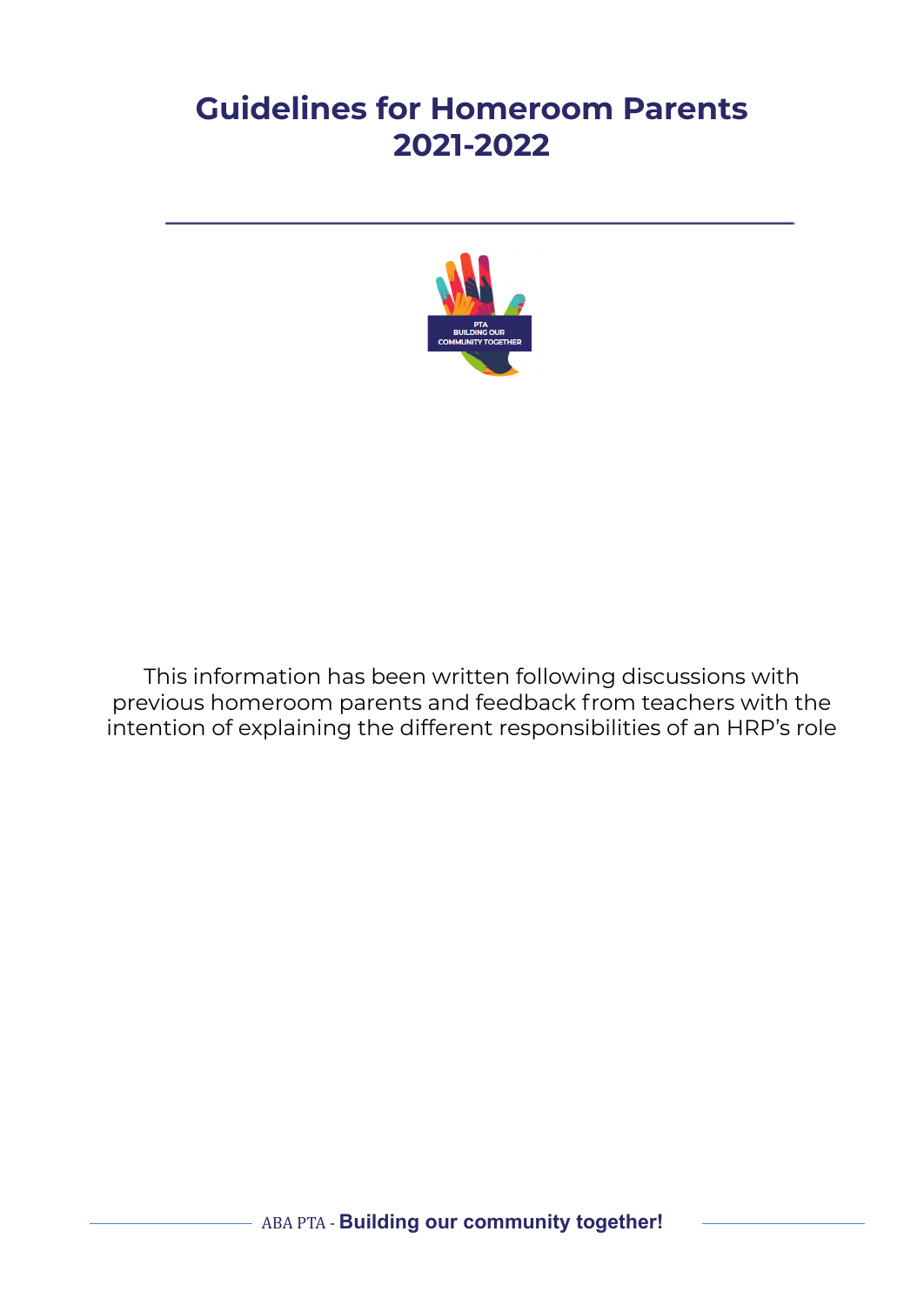Dear Homeroom Parent and Home Room Parent Assistant,

Thank you very much for volunteering your time and energy for this important role within the ABA school community. This is very much a grassroots position and without you the school would not be the amazing experience it is for our whole community. As a homeroom parent you really make a difference!

Your efforts will be very much appreciated by parents, students and also by the administration and teaching staff of the school. Your active involvement helps us to create the caring, open-minded and multicultural school community we aspire to be part of. It is through your contribution that our children learn the value and power of community service. In addition, you will find that your children love to have you around in their classrooms and at school.

As an organization we want to thank you for volunteering and to:

- make sure you have the appropriate knowledge and information to carry out your responsibilities
- provide you with a forum to evaluate the homeroom program and share great ideas with your peers
- celebrate your contributions and achievements

We sincerely hope that your volunteering experience will be a positive one.

Thank you,

Your PTA

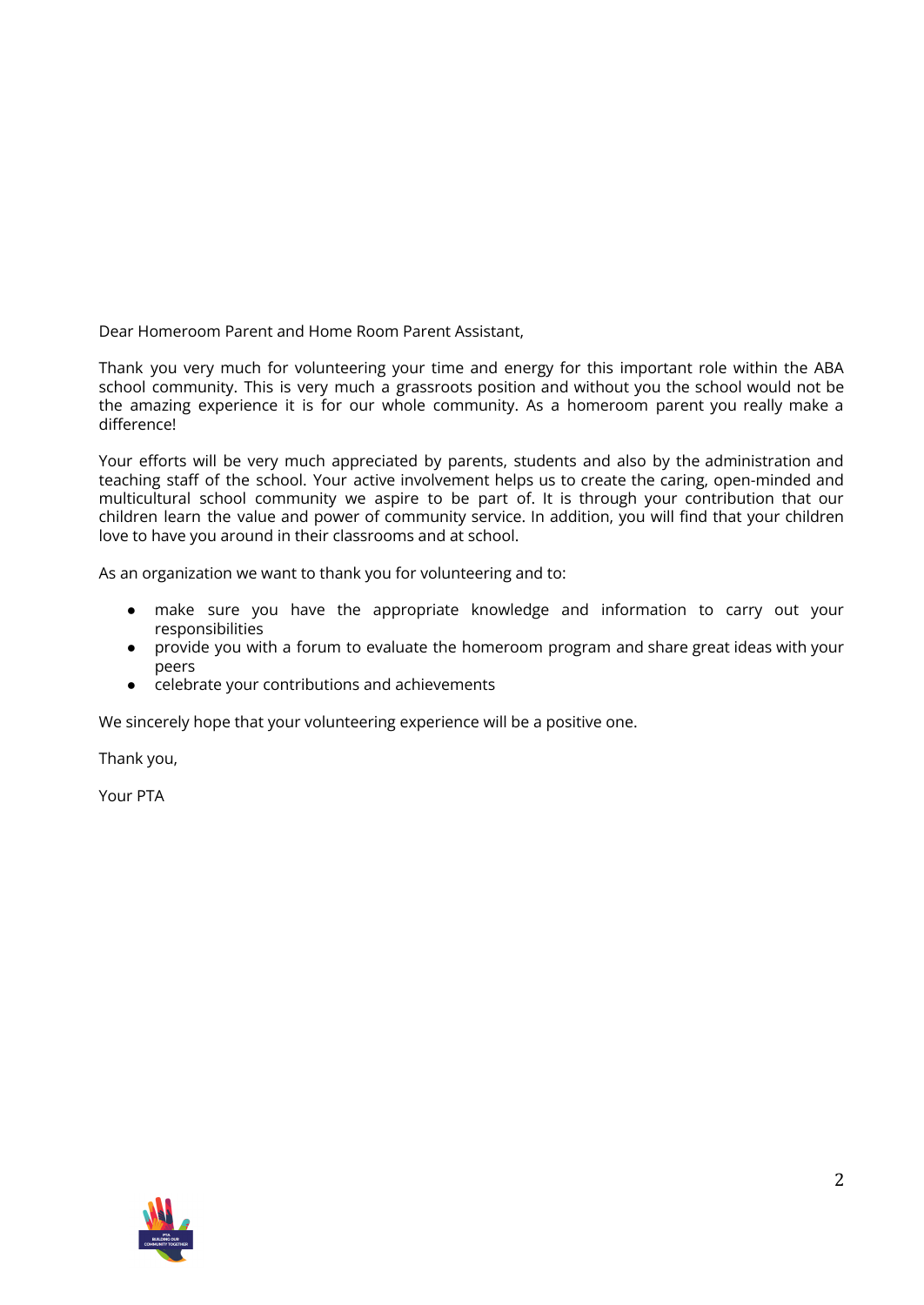## **The Role of the Homeroom Parent and Assistant**

Each class has one homeroom parent who provides the link between teacher, parents, PTA and the administration. They are the glue that keeps the class together as a social community.

Ideally, each class also has a Homeroom Parent Assistant, who is the "back- up" to the homeroom parent. Their job is to ensure the teacher is never without a contact for help in the classroom and that important messages get passed on.

As a homeroom parent, you do not always need to be present yourself. You can arrange for other parents, with children in the same class, to help out with you or in your absence. Your child's teacher will call upon you when help is needed. You then organize the other parents as and when needed.

Different parents have varied talents, and some may have access to special materials or services for various classroom projects. You may want to make a list at the beginning of the year and make use of them.

If there is an HRP and an Assistant, and to stay informed and aware of upcoming events and new information, we ask that at least one of you attends the PTA Open meetings held once a month in the PTA room. Dates & other details for these meetings are posted on the school website and will be announced in the weekly newsletter.

As of 2019/20, some parent volunteers will have to receive police clearance before being allowed to help with the children, the school will inform them accordingly. Please be advised that this cost will be covered by the school.

Your main role and responsibilities as homeroom parent(s) are as follows:

## **Assisting the Teacher**

- Assist the teacher to enlist help as needed for field trips, class projects, celebrations and class parties, or parent time.
- Be guided by the teacher about how involved they would like you to be.
- All events held during the school day and involving the class need to be approved by the teacher. Social events outside of the class do not but it might be nice to keep your teacher in the loop.

Remember you are there to help according to the teacher's needs.

## **Communication & Confidentiality & Parent Class Lists**

As of the 2019/20 school year, class lists will no longer be distributed. Each HRP will be given a school email address and a group email ID for the class they are assisting. For example, the HRP for grade 1 L will receive an email address/account: [PTAHRPG\\_1L@abaoman.org](mailto:PTAHRPG_1L@abaoman.org) and the group email ID: G1Lparents.

When emailing parents as the HRP, you should use the email account given to you by school. It is best to BCC the group and you should always CC your section representative i.e. Elementary or Secondary Rep.

If you wish to use another means to communicate (such as WhatsApp) please be sensitive to the fact that not everyone may have or want to use it. Bear in mind that all important information should go out via the class email to ensure that information is distributed to ALL parents.

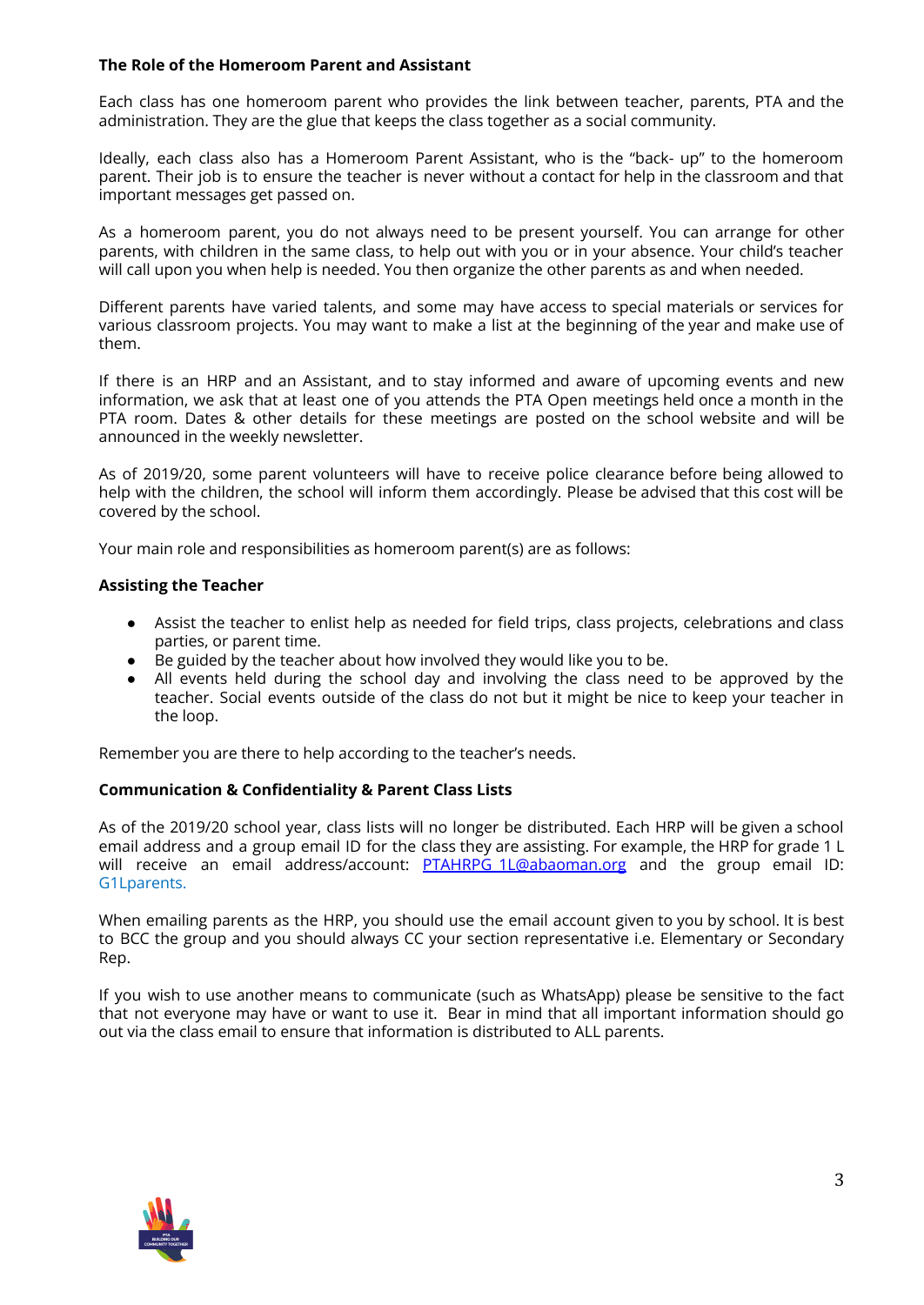Below is a draft email that you can send to parents to introduce yourself and start collecting phone numbers for your WhatsApp group if you choose to start one:

**\_\_\_\_\_\_\_\_\_\_\_\_copy from below this line to the next and place in the first email to parents\_\_\_\_\_\_\_\_\_\_\_\_\_\_\_\_\_**

*Dear Parents of \_\_\_\_\_\_\_\_\_, (class name, e.g. Grade 1L)*

My name is \_\_\_\_\_\_\_\_\_\_\_\_ and I have volunteered to be the Home Room Parent (HRP) for our class this coming year. The function of an HRP is to assist the teacher in finding volunteers for different events *and activities throughout the year. Additionally, bear in mind that a Whatsapp group will be created so parents will receive information from school and about the class. It will also be used to help organize class events, parties, parent time and chaperones for field trips. \*HOWEVER, THIS IS OPTIONAL. ALL IMPORTANT INFORMATION WILL ALWAYS BE SENT TO YOU VIA EMAIL\**

If you would like to be included in the WhatsApp group, please reply to this email with your full name *and phone number.*

*Warmest regards,*

*(HRP name)*

*Home Room Parent (Grade name)*

*Your PTA 2021/22*

#### **WhatsApp Groups**

Many parents value a class WhatsApp group so that they can easily contact each other for play-dates, carpooling etc.

\_\_\_\_\_\_\_\_\_\_\_\_\_\_\_\_\_\_\_\_\_\_\_\_\_\_\_\_\_\_\_\_\_\_\_\_\_\_\_\_\_\_\_\_\_\_\_\_\_\_\_\_\_\_\_\_\_\_\_\_\_\_\_\_\_\_\_\_\_\_\_\_\_\_

Since you will not receive a phone list from school, if you wish to create a WhatsApp group, you will have to request the parents' phone numbers from them directly through the school supplied email address. Once you receive these phone numbers, it is essential to make sure that others that are not on the WhatsApp group receive the necessary information using the email provided by school.

When you create a WhatsApp group, you may include the Elementary Rep or the Secondary Rep on the group. This will allow a PTA representative to help you in case the conversation gets out of hand.

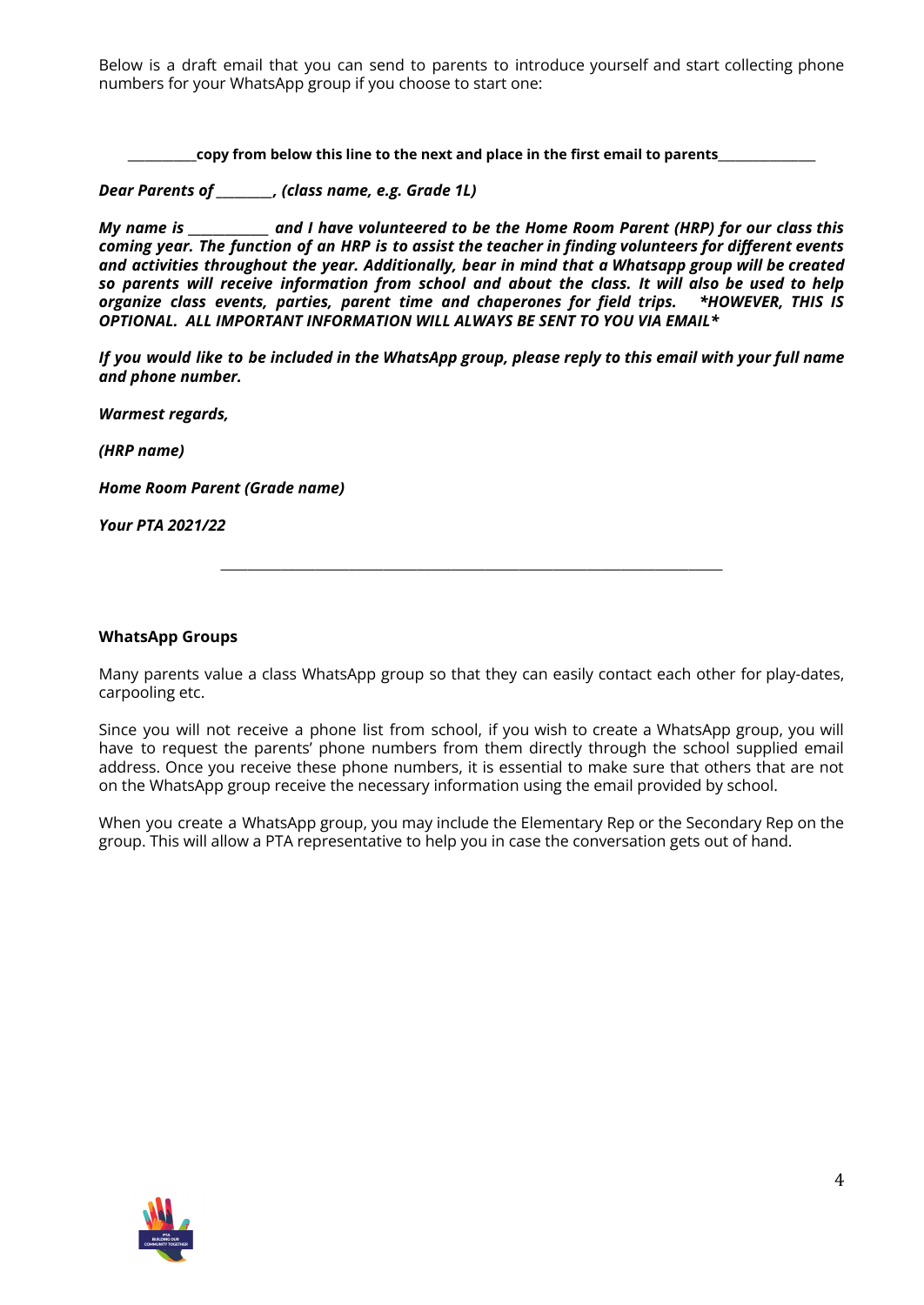HRP's using WhatsApp must post the following points for the members of the group once the group is created:

**\_\_\_\_\_\_\_\_\_\_\_\_\_\_\_\_\_\_\_\_\_\_\_\_\_\_\_\_\_\_\_\_\_\_\_\_\_\_\_post message below\_\_\_\_\_\_\_\_\_\_\_\_\_\_\_\_\_\_\_\_\_\_\_\_**

As members of an HRP WhatsApp group. We kindly request that you abide by the following rules:

- This group is to **receive** information **from** school and **about** the class.
- There is a PTA moderator in the group
- No advertisements can be posted
- No personal messages or "my child..." messages should be posted
- If you have specific issues or challenges with your child or the teacher, those must be addressed with the teacher or the administration and should not be mentioned within the group.
- If you are participating in a class activity and are taking pictures, please remember that some parents do not want their child's picture online. Therefore, pictures of children in the class should not be posted to the group.
- Although we love to be thanked, one thank you is more than enough.
- The hours of the group are between 6am and 8pm

I look forward to the year ahead as your HRP for (name of class)

## **Coordinate Class Celebrations & Activities**:

Class events and activities can include celebrations, class parties, parent time and field trips. In many cases, parents enjoy sharing treats and customs of their religious holidays with the children in the class.

An important responsibility is to organize class parties and enrichment opportunities. Please discuss with the teacher first and then enquire with parents in your class to see who would like to volunteer to the organization of the celebration. As a class you may decide to organize celebrations like Diwali, Easter, Christmas, Ramadan, Eid, Haj, Chinese New Year, Holi, etc.

Regardless of the celebration or activity, please prepare a complete Event proposal and present it to the teacher, preferably 2 weeks in advance. The parents must come prepared with all their supplies and they must be ready to clean up after the activity.

## **Please adhere to the following School policies regarding celebrations:**

- 1. There are NO graduations in EC.
- 2. It is essential for parents to complete and submit the 'Event proposal'; preferably 2 weeks in advance and share with teachers so you have an idea of the plan. When a parent discusses the party with you please ask for the proposal so you are prepared for set up.
- 3. All presentations for religious celebrations **must** be shared with teachers in advance for Sam/Erum/Kathleen to view and approve.
- 4. **No balloons, goody bags, presents or fast food giveaways** after any religious, cultural celebrations and end of term parties. If brought for distribution, they will be returned.
- 5. **One occasion, one celebration**. Please ensure there is only one celebration for every occasion. You can either have the event during Parent time or a special approved day and time by the teacher. But not both. This is to enable the teacher to continue her curriculum plan without too much disturbance.
- 6. No food or treats distributed in cubbies after religious or cultural celebrations **unless** students cooked/ created it in the EC kitchen/classroom.

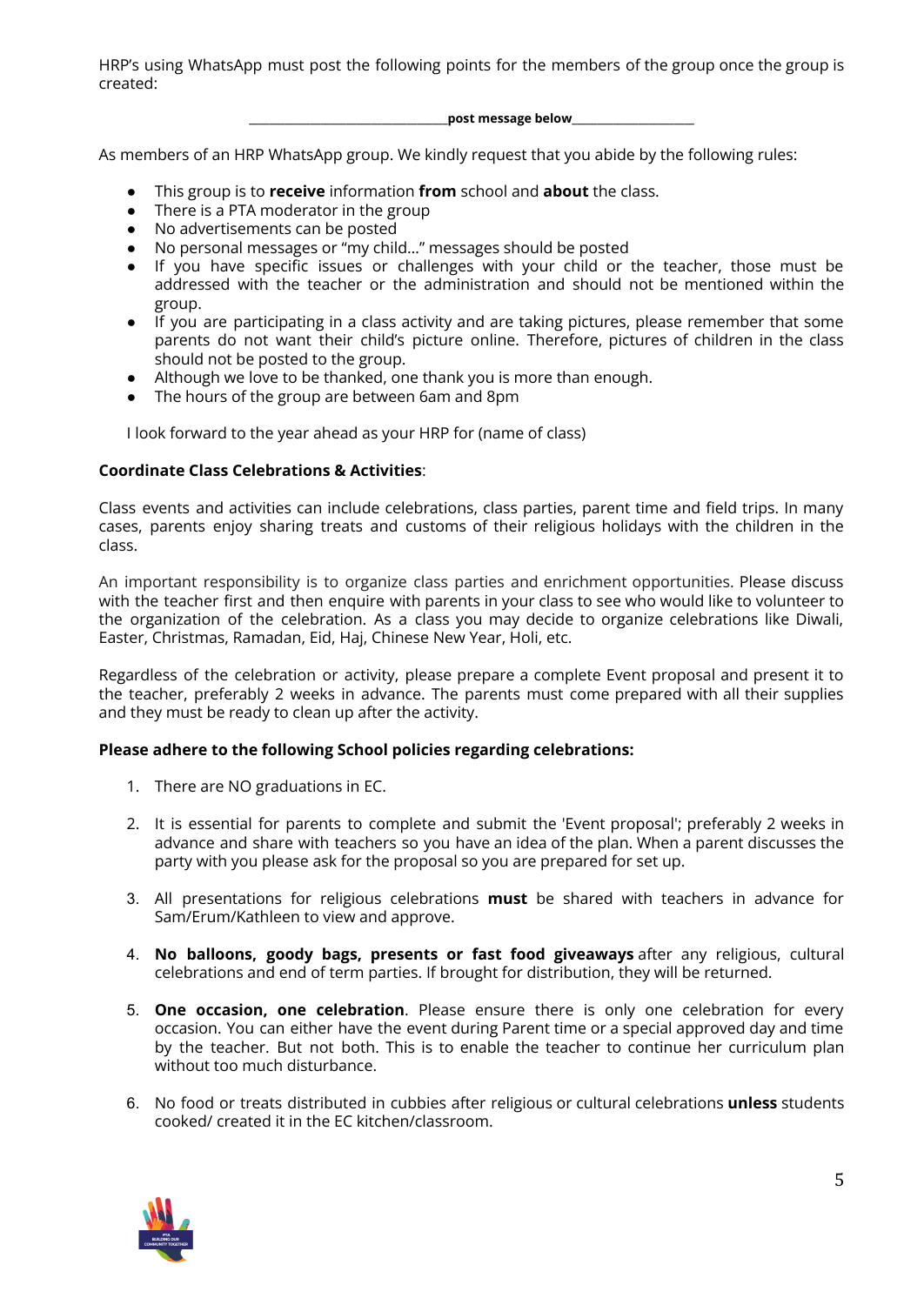- 7. Parents are welcome to bring 1 cultural treat (eg. Eid, Diwali, Christmas) for the students to taste in the classroom to broaden their knowledge of cultures around the world.
- 8. Grade levels have end of year parties on the **same day** in their individual classrooms and will be decided by the teachers.
- 9. ALL end of year parties will be in the **last week of school year. This is non-negotiable.**
- 10. For end of term parties parents can have a variety of foods- of course we encourage less to avoid waste of food.
- 11. Please do NOT combine End of Term and End of Year parties with any other celebration.

The aim is to help the school remain consistent and focus on the celebration and learning of cultures and celebrations around the world.

## **Coordinate Volunteers for Class events / field trips / PTA Events**

During the year, HRP's are essential in identifying and contacting parent volunteers for various events.

**Class Events:** Based on the Class events you identify, and the field trips planned by the Teacher, you will need to contact and coordinate parents to be chaperones for field trips when required by the Teacher. You will need to find volunteers to help in the classroom, if needed.

In Elementary, specialist teachers (Arabic, Art, Swimming and PE, Music and IT) may contact parent volunteers with specific skills for assistance. It is advised that the HRP take the initiative to find out if this help is needed and which parents can help.

**PTA Events:** Throughout the year the PTA organizes a variety of events. These events are unique because they help build our ABA community spirit and/or are fundraisers. They are organized by parent volunteers and their success hinges on having enough willing parents to support with their time and effort. Your support will be crucial in identifying parent volunteers to work with the lead for the event.

## **Collecting Class Funds:**

Another part of the HRP job is to collect class funds. These funds are for the teachers' and class assistants' end of year gift. This is completely optional and the HRP cannot require parents to pay into this fund. Additionally, parents that do not pay into the fund should not be penalized. At the end of the year, it is good to share a broad account of how the class funds were used; with the class parents.

As of the 2019/2020 school year, we ask that these collections be anonymous and when the HRP is asked how much parents should donate, the response should be, "Any amount up to 10 OMR." Parents should be encouraged to bring the money in a plain envelope without their name on it, just the grade.

As a grade, HRP's come together to make sure they have enough funds to buy an end of year gift for each of the specialist teachers that teach your grade. This will require talking to the other HRP's in your grade to organize a gift for each specialist teacher. While the main teacher serves your class, the specialist teachers educate all the classes so we ask that you are just as creative when deciding on their gifts. Thoughtful and creative gifts leave a lasting impression of our appreciation for all they do.

Before you begin your celebrations and planning, please give Annex1 to your teacher to fill out. Contrary to popular belief, some teachers do not want to celebrate their birthdays at school and are uncomfortable giving out too much personal information. Please respect their need for privacy.

*Annex1* will help you get to know your teacher(s) and *Annex2* is for getting to know the class.

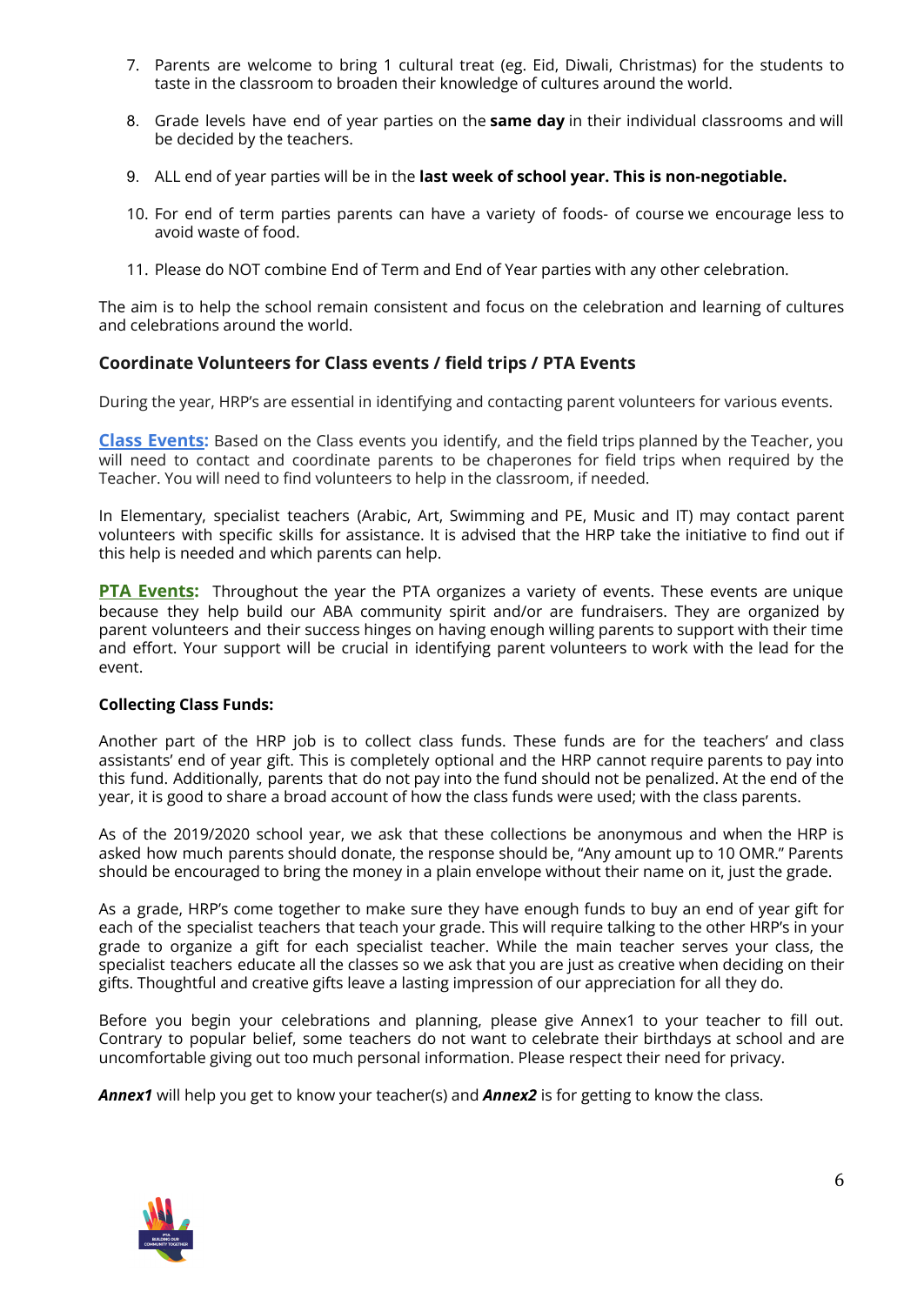## **Welcoming New Families to ABA**

We live in a very transient expatriate community which means that at the beginning of the school year (and throughout) there will be several new families joining your class. The teacher and/or the Parent Rep will inform you of a new child in the class.

Extending a welcoming hand to these new families is a very important part of the Homeroom Parent Program. A card with a few welcoming words from you, or better still an invitation to meet up for a coffee with other parents from the class, or a guided tour of the campus, will be very much appreciated by a new family. This is especially true if the family is not only new to the ABA but also to Oman.

Be sure to let new parents know about the information resources available to them in the PTA room. These include Wi-Fi, computer access, tea/coffee, a lending library and brochures about Muscat and Oman. They can also access the PTA section of the website for more information about ABA and life in Oman.

## **Organization of Coffee Mornings**

A coffee morning is a great opportunity for the parents of your class to get together and get to know each other. We recommend you organize one at the beginning of the school year and one after the winter break, at a minimum. It can be held at the PTA room if you wish, you can book the room using the booking sheets which are located on the notice board in the PTA room. Alternatively, you may prefer to meet at a coffee shop or a parents' house. Many parents work and appreciate having an evening event organized and sometimes whole family events are a wonderful way to really get the class to bond.

## **Information**

Information about events, or invitations to volunteer or participate in events will be forwarded by the PTA and should be disseminated throughout the parent community via the HRP program. Please forward these emails promptly. If you cannot forward the emails, contact your HRP Assistant and then your Parent Rep.

ECE/Elementary Parent Rep: [PTAERep@abaoman.org](mailto:PTAERep@abaoman.org)

Middle School Parent Rep: [PTAMRep@abaoman.org](mailto:PTAMRep@abaoman.org)

Secondary Parent Rep: [PTASRep@abaoman.org](mailto:PTASRep@abaoman.org)

## **Handling Pedagogical Issues**

Sometimes you might be approached by parents in your class regarding parental issues and communication with teachers and the administration. There is a clear set of guidelines in the Student Handbooks on these issues so please refer parents to adhere to these. Your role is not academic and any issues with the teacher or school should be referred to the teacher **directly**, or to the Principal of that section if the parent is unable to talk to the teacher. (Erum Banatwala- ECE, Sam Cook- Elementary, Megel Barker- Middle School, Simon Walker- High School). If a parent feels the issue has still not been addressed, then the next step is to contact the Head of School, Craig Williamson.

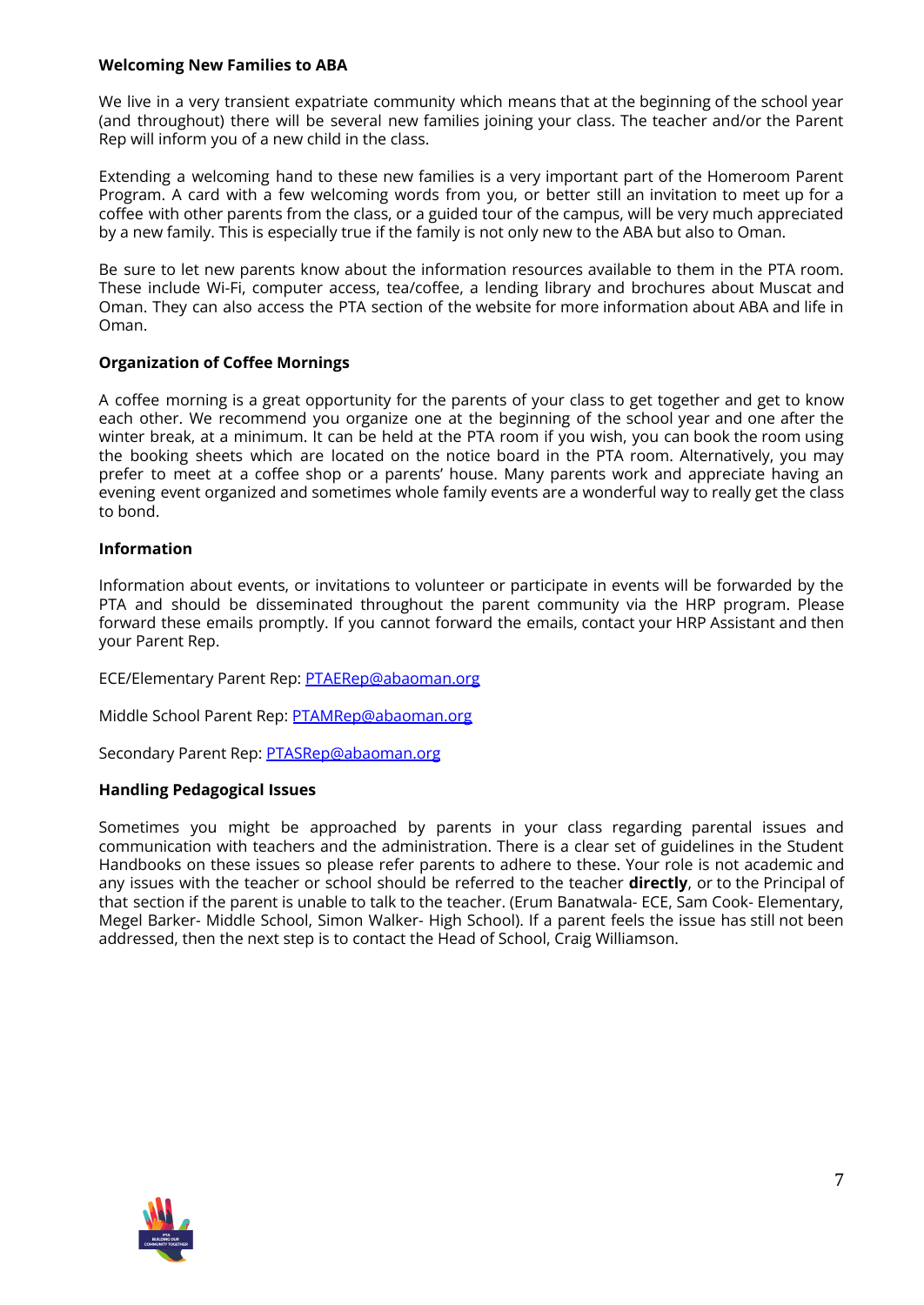## **Your Point of Contact**

We hope you enjoy this year and we are happy to help, answer questions, suggest ideas for social events and support you in your role. We look forward to the amazing job you will do to build the community spirit and make your child's class a wonderful place to be. If you do have any questions, please contact:

2021/22 School Year

Sripana Chaterjee for ECE/ Elementary : [PTAERep@abaoman.org](mailto:PTAERep@abaoman.org)

Sonya Simmonds for Middle School : [PTAMRep@abaoman.org](mailto:PTAERep@abaoman.org)

Manuela Emmer for High School : [PTASRep@abaoman.org](mailto:PTASRep@abaoman.org)

Thank you!

The PTA 2021-22

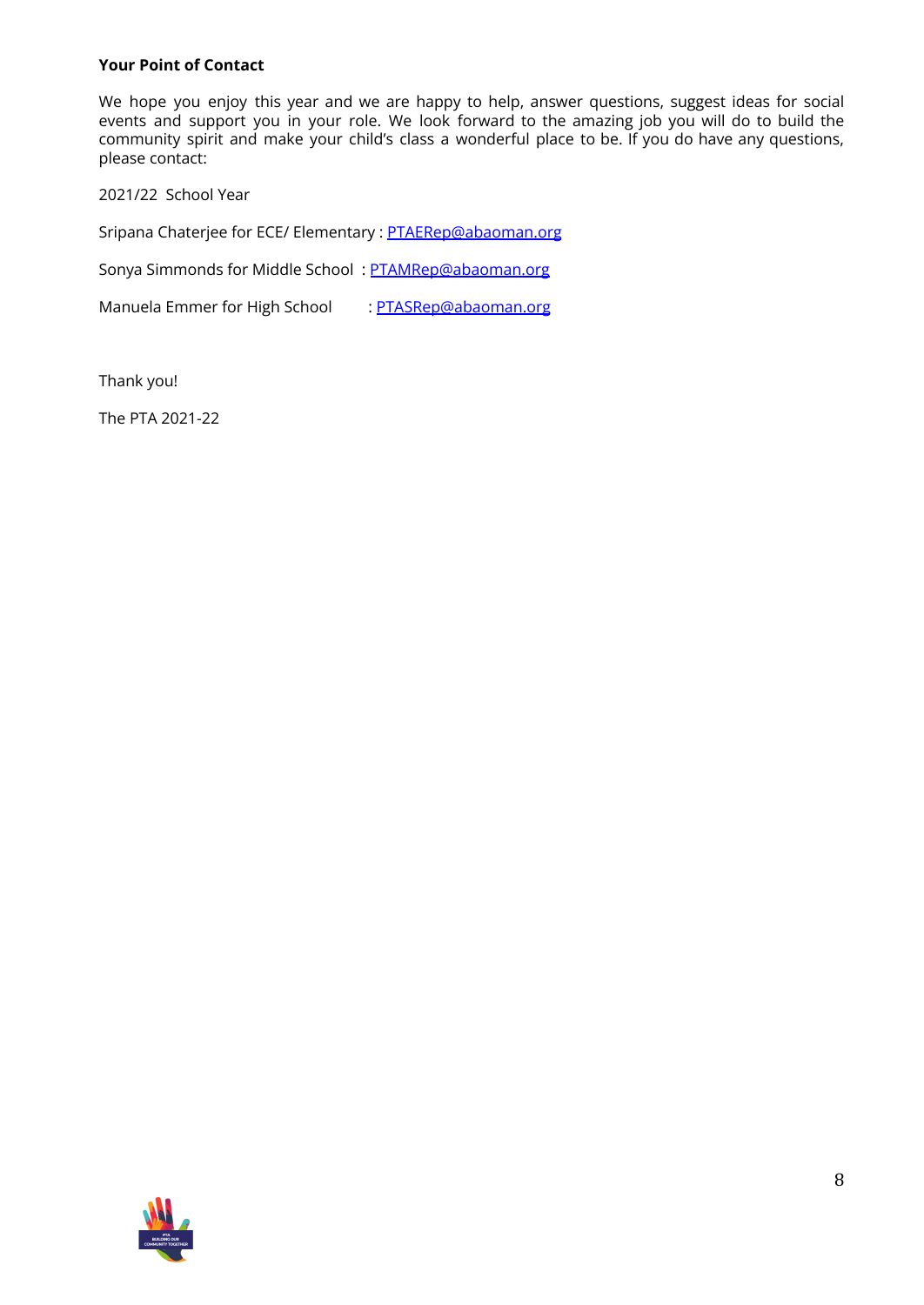Name:  $\blacksquare$ 

● Would you like the class to celebrate your birthday? Y/N

If yes, on which date? \_\_\_\_\_\_\_\_\_\_\_\_\_\_\_\_\_\_\_\_\_\_\_\_ (mm/dd)

- There are days when we need a cup of coffee or tea. How do you like yours? \_\_\_\_\_\_\_\_\_\_\_\_\_\_\_\_\_\_\_\_\_ (e.g. Black, almond milk, latte)
- If you were to receive a mid-morning or afternoon treat, would you prefer: Dark Chocolate \_Milk Chocolate \_White Chocolate \_Fruits \_Candy \_Carrot Sticks \_Please don't bring me food \_Other\_\_\_\_\_\_\_\_\_\_\_\_\_\_\_
- Allergies: \_\_\_\_\_\_\_\_\_\_\_\_\_\_\_\_\_\_\_\_\_\_\_\_\_\_
- You do an amazing job and we appreciate everything you do for our children. In our efforts to say, "Thank you" the parents collect money for the teachers' and assistants' end of year gift (specialist teachers included). Please let us know the types of items you would like to receive.

\_\_\_\_\_\_\_\_\_\_\_\_\_\_\_\_\_\_\_\_\_\_\_\_\_\_\_\_\_\_\_\_\_\_\_\_\_\_\_\_\_\_\_\_\_\_\_\_\_\_\_\_\_\_\_\_\_\_\_\_\_\_\_\_\_\_\_\_\_\_\_\_\_\_\_\_\_\_

\_\_\_\_\_\_\_\_\_\_\_\_\_\_\_\_\_\_\_\_\_\_\_\_\_\_\_\_\_\_\_\_\_\_\_\_\_\_\_\_\_\_\_\_\_\_\_\_\_\_\_\_\_\_\_\_\_\_\_\_\_\_\_\_\_\_\_\_\_\_\_\_\_\_\_\_\_\_

**\_\_\_\_\_\_\_\_\_\_\_\_\_\_\_\_\_\_\_\_\_\_\_\_\_\_\_\_\_\_\_\_\_\_\_\_\_\_\_\_\_\_\_\_\_\_\_\_\_\_**\_\_\_\_\_\_\_\_\_\_\_\_\_\_\_\_\_\_**\_\_\_\_\_\_\_\_\_\_\_\_\_**

**\_\_\_\_\_\_\_\_\_\_\_\_\_\_\_\_\_\_\_\_\_\_\_\_\_\_\_\_\_\_\_\_\_\_\_\_\_\_\_\_\_\_\_\_\_\_\_\_\_\_\_\_\_\_\_\_\_\_**\_\_\_\_\_\_\_\_\_\_\_\_\_\_\_\_\_\_**\_\_\_\_\_\_**

● Is there anything else that you would like us to know?